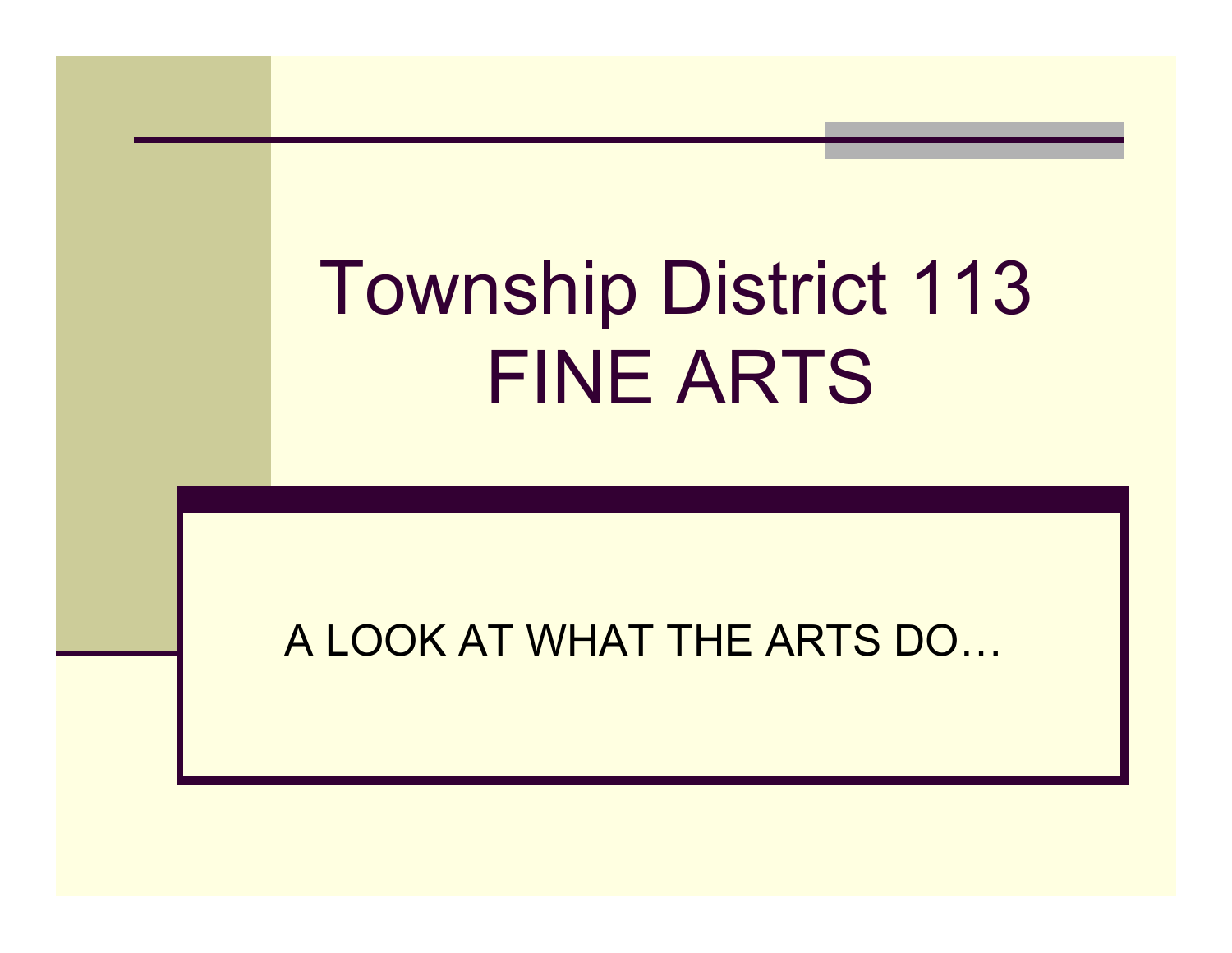## THE FOURTH "R"….

■ William Bennett, former U.S. Secretary of Education, reported that …

"The arts are an essential element of education, just like reading, writing, and arithmetic…music, dance, painting, and theater are keys that unlock profound human understanding and accomplishment."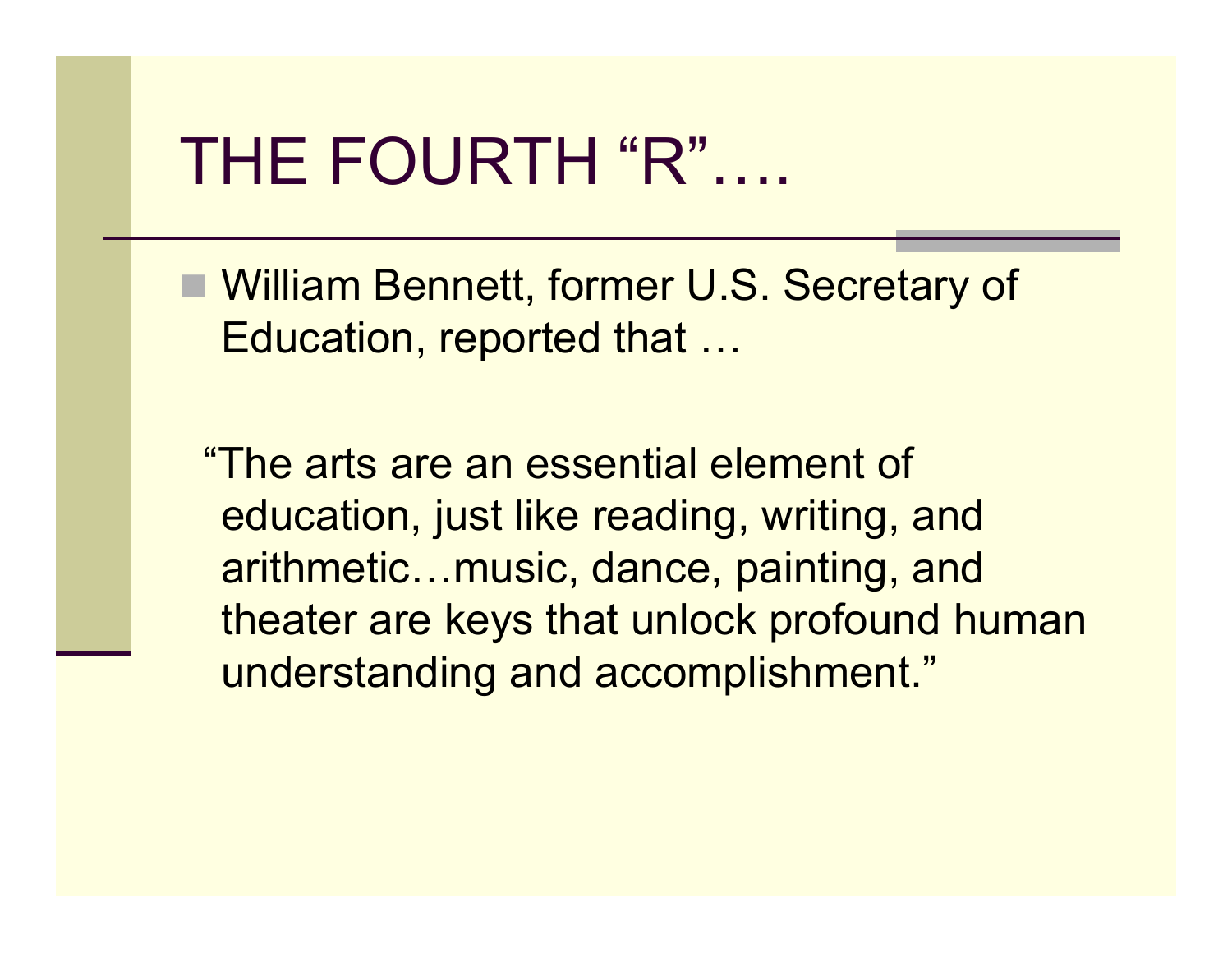#### Arts students gain powerful tools for:

- Understanding human experiences
- Learning to adapt
- Learning creative ways to problem solve
- Understanding the influences of the arts
- Understanding cultures in a global society
- þ. Develop critical & analytical thinking skills
- Communication and self-expression.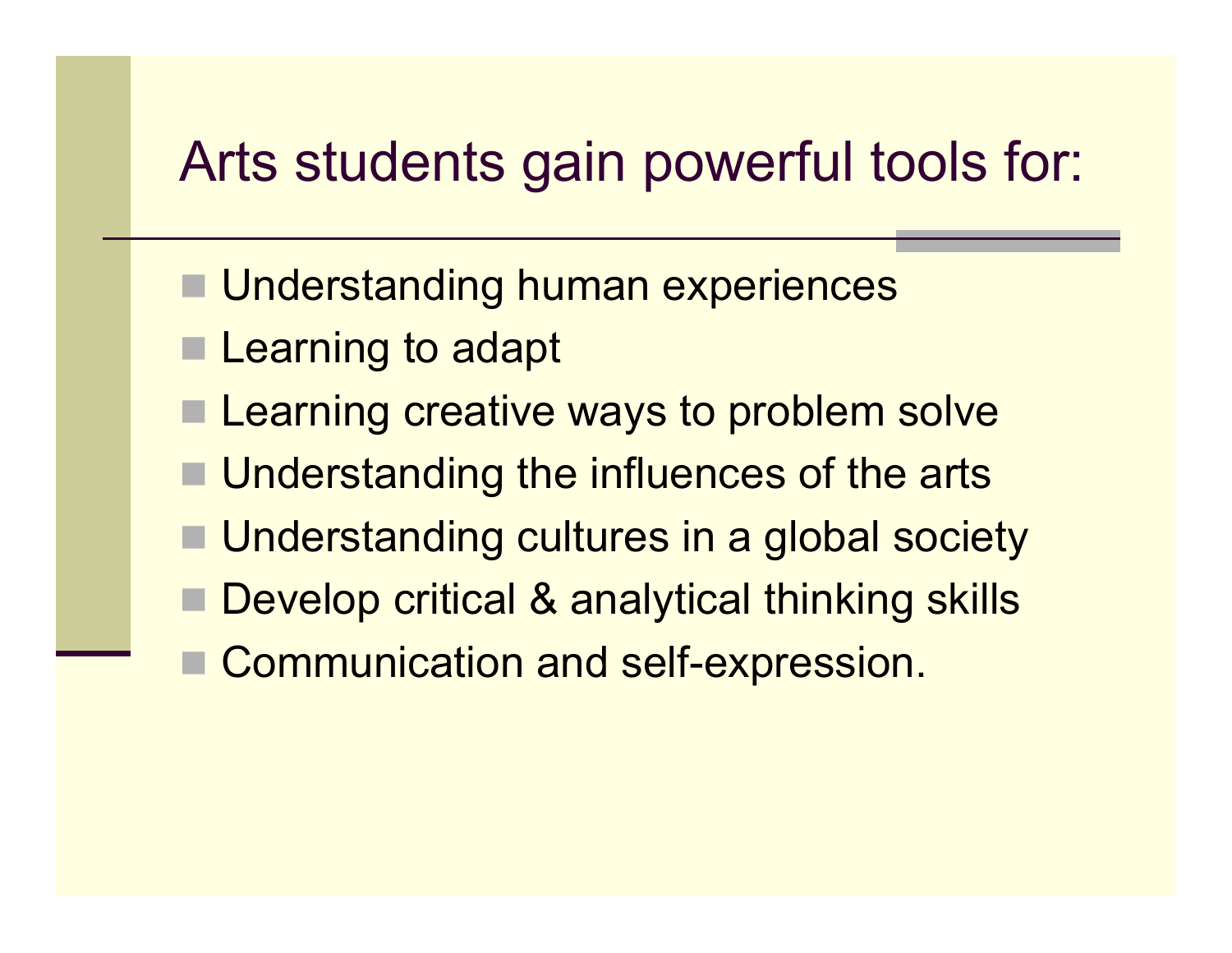#### Study in the Arts can…

- Awaken a passion for learning
- **Improve daily attendance**
- Reduce need for disciplinary actions
- **Lower dropout rates**
- Develop positive relationships with academic learning
- Enhance pupil's esteem
- Connect learning experiences to the world.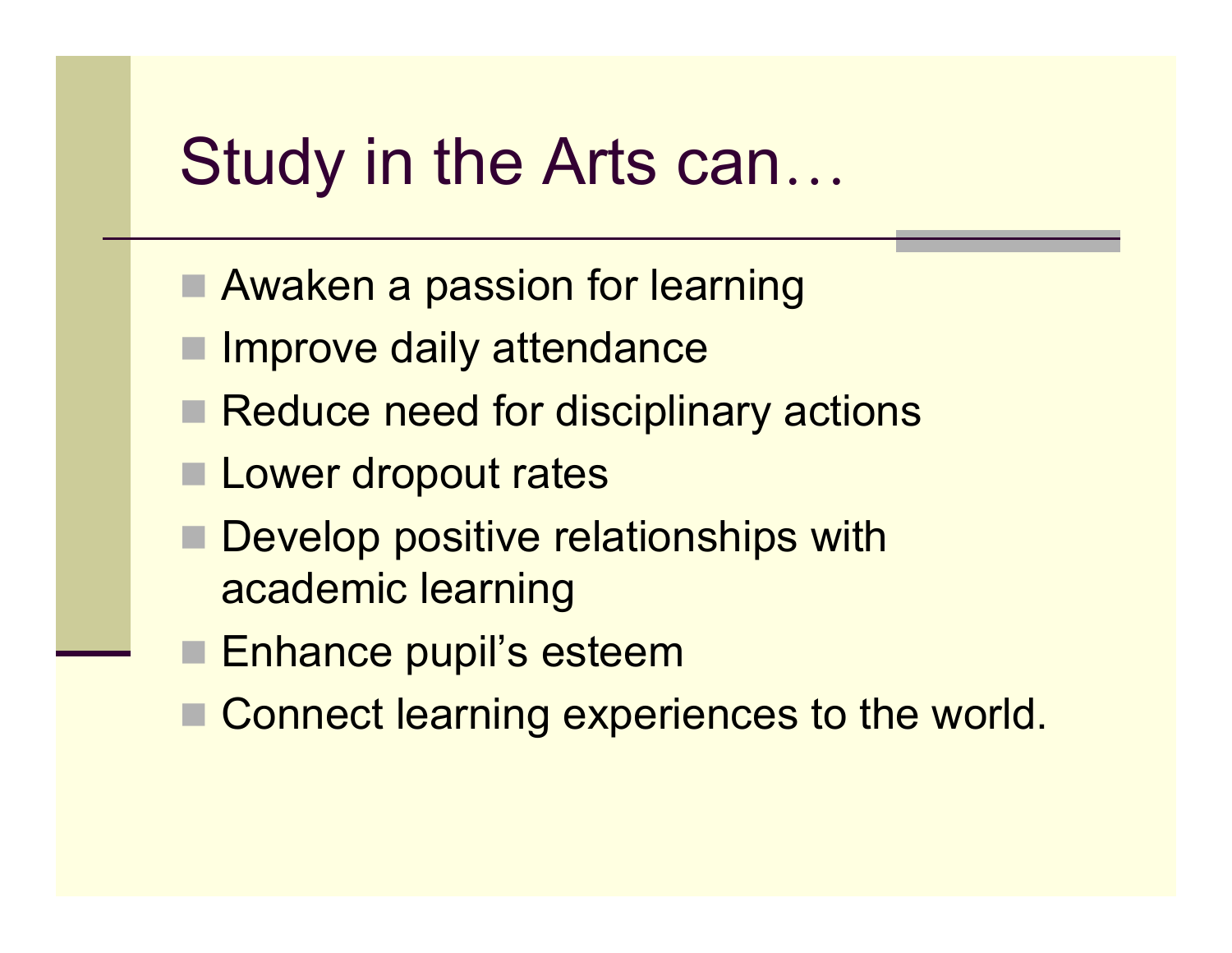# The Arts & Critical Domains of Learner-Centered Practice

- Creates positive interpersonal relationships and climate.
- **Honors student voice and encourages** perspective taking.
- Encourages higher-order thinking and self regulation.
- Adapts to individual differences and provides developmentally appropriate challenges.

Dr. Barbara McCombs '99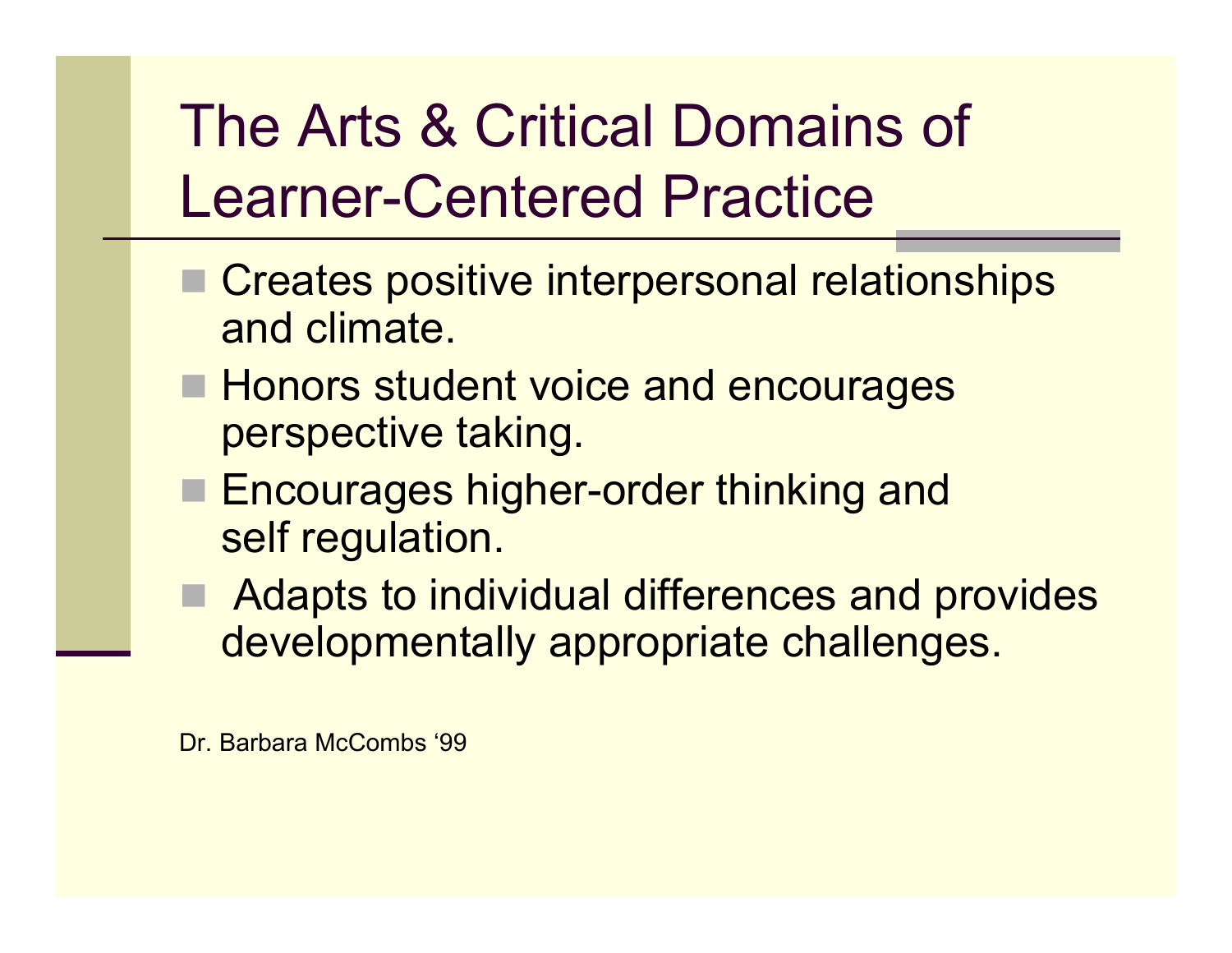A look inside Learner-Centered classrooms of…

■ Susan Gorman - DHS Theatre Arts Eric Garneau

■ Scott Shallenbarger – HPHS Theatre Arts Junior Student – Brian Quijada Tim Conway